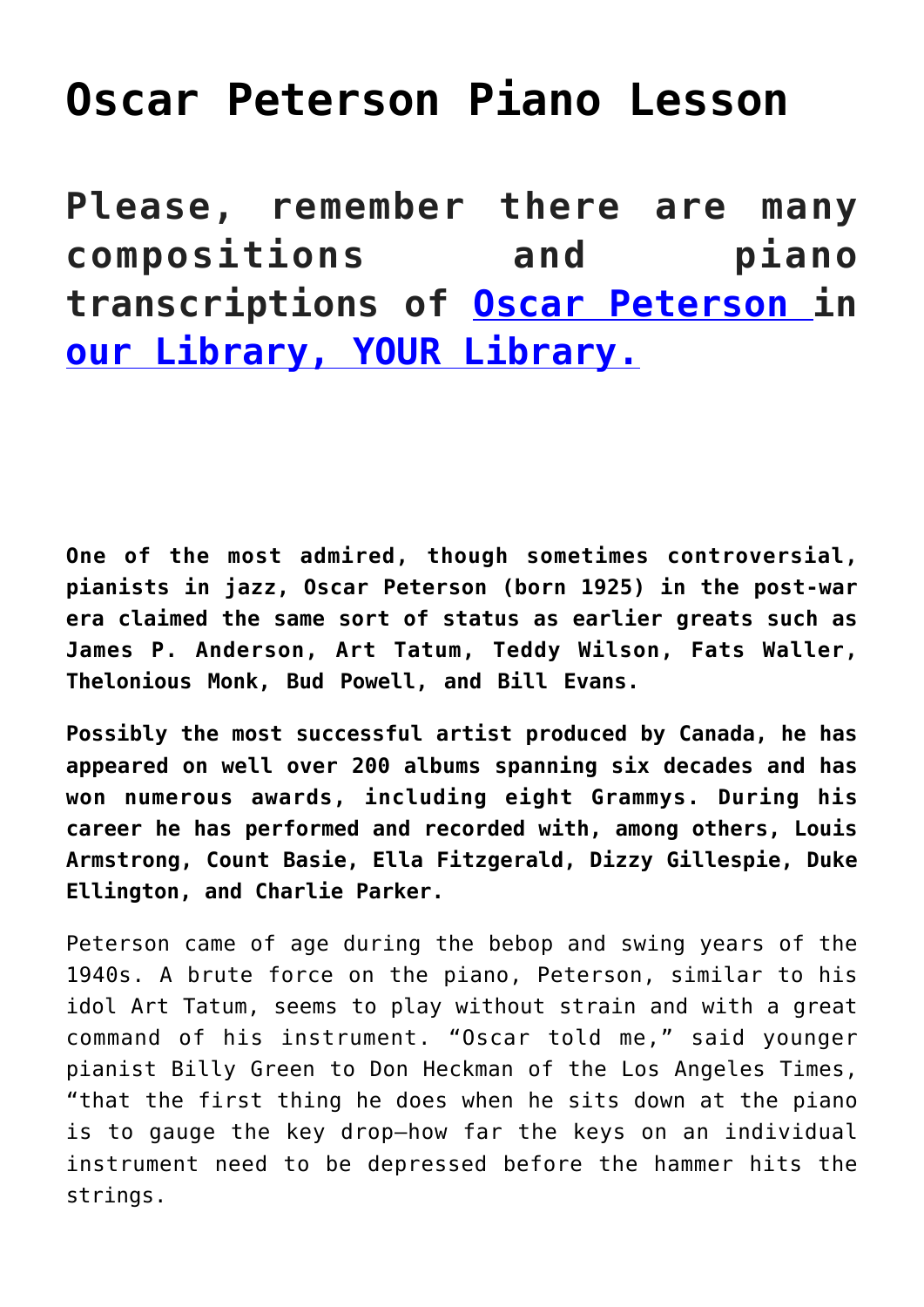

The Oscar Peterson biography can be found in our Library He says— and he makes it sound so simple—that once he scopes that out, then he's in complete control of the piano. For the rest of us, of course, there are a lot more steps involved."

However, Peterson's abilities proved both a blessing and a curse. His tendency to play at high speeds and overuse of harmonic complexities have led critics to call his technique too overwhelming at times. Furthermore, according to music historians, Peterson's playing sometimes drowned out expression, leaving the intended musical statement uncommunicated. But perhaps, as many loyalists claim, Peterson just may be too good. And his durability and accomplishments have certainly validated his importance in the history of jazz.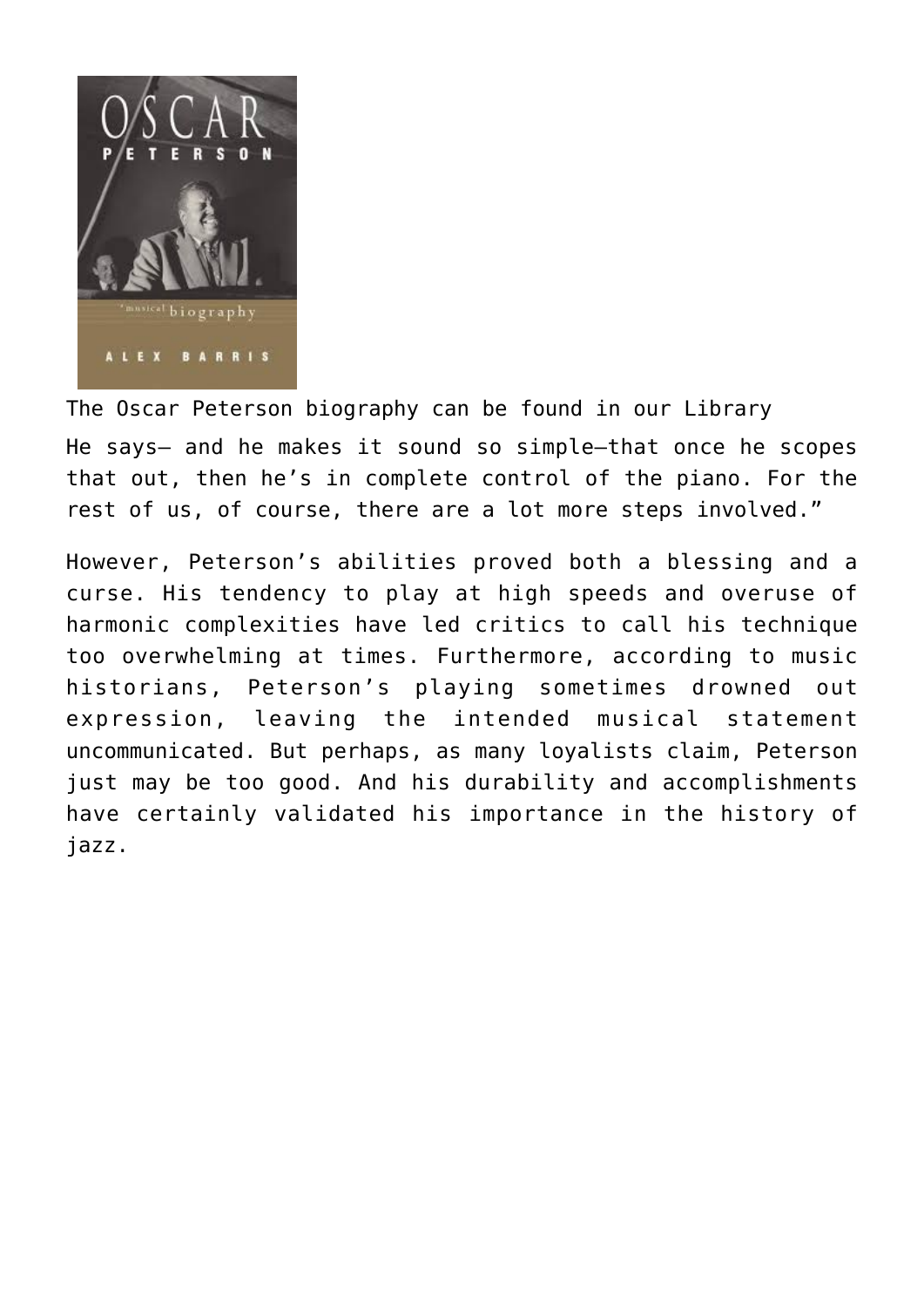

Oscar Peterson was born on August 15, 1925, in the Canadian city of Montreal, acquiring the musical confidence he exhibits today at an early age. Born with a naturally perfect pitch, he learned to play classical piano from his older sister Daisy, who also taught piano to Montreal pianist Oliver Jones. However, Peterson credits his father with first instilling in him the importance of music. Daniel Peterson, a West-Indian born Canadian Pacific Railroad porter and amateur musician himself, insisted that each of his five children develop musical skills. In particular, he wanted them to be exposed to music outside the values of the family, unlike the hymns that Peterson's mother (Kathleen Olivia John), a cook and a housekeeper, sang at home.

In 1930, at the age of five, Peterson began on the trumpet and piano, concentrating on the piano alone by seven years of age after a bout with tuberculosis. Although his father was a strict disciplinarian and expected perfection from his children, Peterson says that he remained always his biggest supporter. "He told me, 'If you're going to go out there and be a piano player, don't just be another one be the best.' He always had the belief in me, for which I'm grateful," as quoted by Maclean's contributor Nicholas Jennings. Deriving a sense of dedication from his father, Peterson thus practiced from morning until night, taking breaks only for lunch and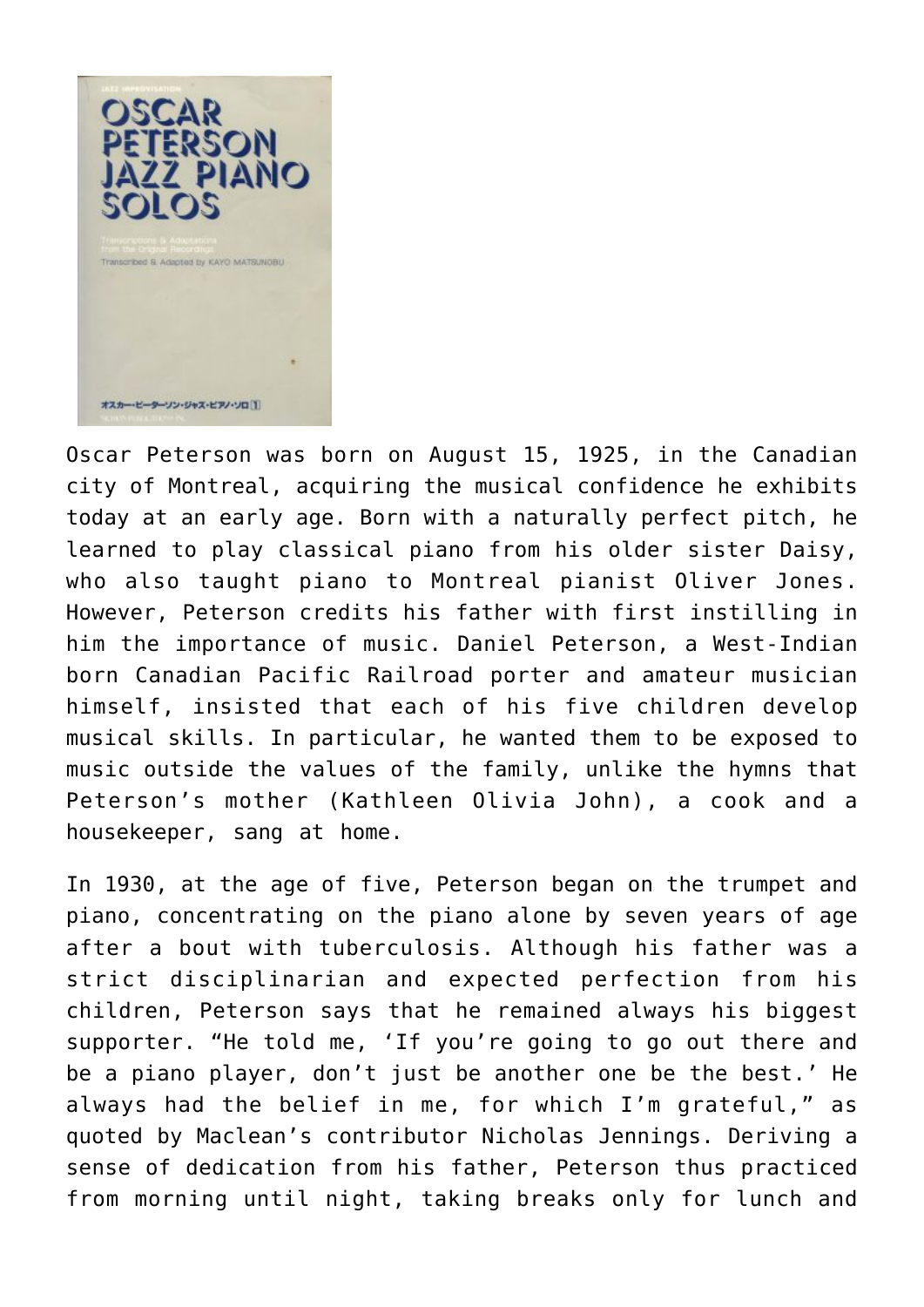## dinner.



Later, at the age of 14, Peterson studied with Paul de Marky, a renowned Hungarian-born classical pianist. He discovered through de Markey, who, according to Peterson, could mimic Art Tatum exactly, an interest in jazz. Another teacher, Lou Hooper, led Peterson to recognize the importance of the classics, teaching his students to communicate in phrases such as "I have always felt Chopin was looking at a lovely landscape at the time he composed this piece because everything about it is so lush and green-like," recalled Peterson, as quoted by Gene Santoro for the New York Times.

For most fans, the classic Oscar Peterson remains his trio organized in 1953, featuring bassist Ray Brown and guitarist Herb Ellis. Although drummerless, Peterson's percussive style left little room for one anyway. The trio's recordings together include 1955's At Zardis, 1956's At the Stratford Shakespearean Festival, and 1957's At Concertgebouw. His next trio, in place by the late-1950s, included Brown and drummer Ed Thigpen, who remained with Peterson until 1965.

When Thigpen replaced Ellis, the group shifted from one in which any instrument could provide melody and harmony to the more standard piano, bass, and drums format. From here forward, Peterson would most often record in a standard trio